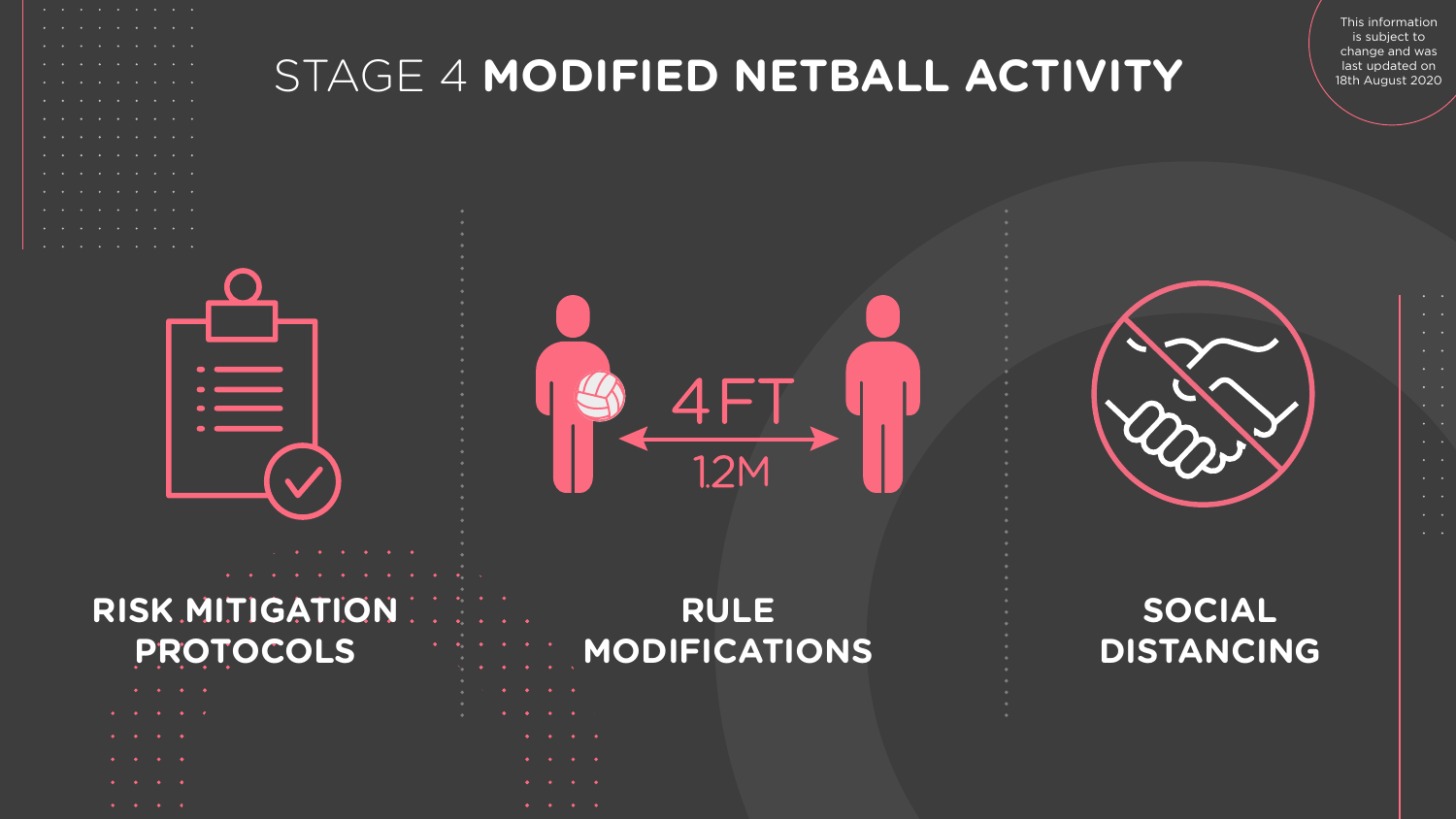# STAGE 4 **MODIFIED NETBALL ACTIVITY RULE MODIFICATIONS**



#### **4FT SPACING FOR THE START OF PLAY**

 $\bullet$   $\bullet$ 

 $\bullet \qquad \bullet$ 

 $\bullet$   $\bullet$ 



# **4FT MARKING 4FT POSITION OF PENALISED PLAYER**



**REMOVAL OF TOSS UPS**

#### **REMOVAL OF IDLE INTERACTIONS**



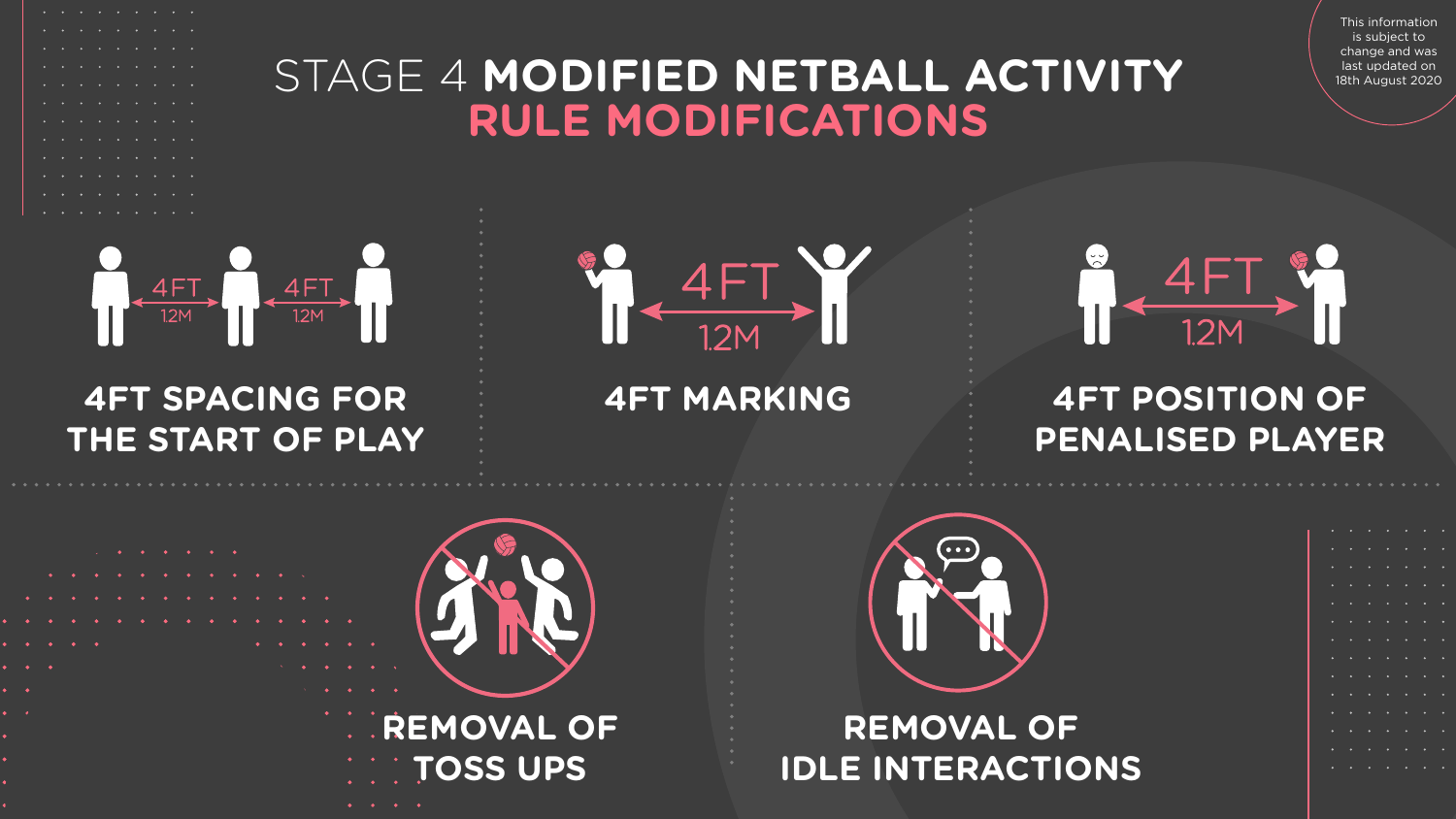## STAGE 4 **MODIFIED NETBALL ACTIVITY SOCIAL DISTANCING**



 $\begin{array}{cccccccccccccc} \bullet & \bullet & \bullet & \bullet & \bullet & \bullet & \bullet & \bullet \end{array}$ 



**NO POST MATCH HUGS NO POST MATCH HAND SHAKES POST MATCH PAPERWORK MUST BE COMPLETED BY ONE INDIVIDUAL AND SHARED DIGITALLY** 

 $\bullet \qquad \bullet \qquad \bullet$ 

**NO POST MATCH TEA**s

**NO TEAM PRE MATCH, QUARTER OR HALF TIME HUDDLES**



 $\left\| \cdot \right\|$ 

> **NO PRE MATCH, QUARTER OR HALF TIME HANDS IN**







**NO SHOUTING OR CHEERING NO HIGH FIVING**



**ARRIVING AT NETBALL DURING BREAKS IN PLAY AND ON THE TEAM BENCH**



**LEAVING NETBALL NAIL CHECKS FROM 2 METRES**







| $\begin{array}{cccccccccccccc} \bullet & \circ & \circ & \circ & \bullet & \bullet & \bullet & \bullet & \bullet \end{array}$       |  |
|-------------------------------------------------------------------------------------------------------------------------------------|--|
| $\begin{array}{cccccccccccccc} \bullet & \bullet & \bullet & \bullet & \bullet & \bullet & \bullet & \bullet & \bullet \end{array}$ |  |
| $\begin{array}{cccccccccccccc} \bullet & \bullet & \bullet & \bullet & \bullet & \bullet & \bullet & \bullet & \bullet \end{array}$ |  |
| $\begin{array}{cccccccccccccc} \bullet & \bullet & \bullet & \bullet & \bullet & \bullet & \bullet & \bullet & \bullet \end{array}$ |  |